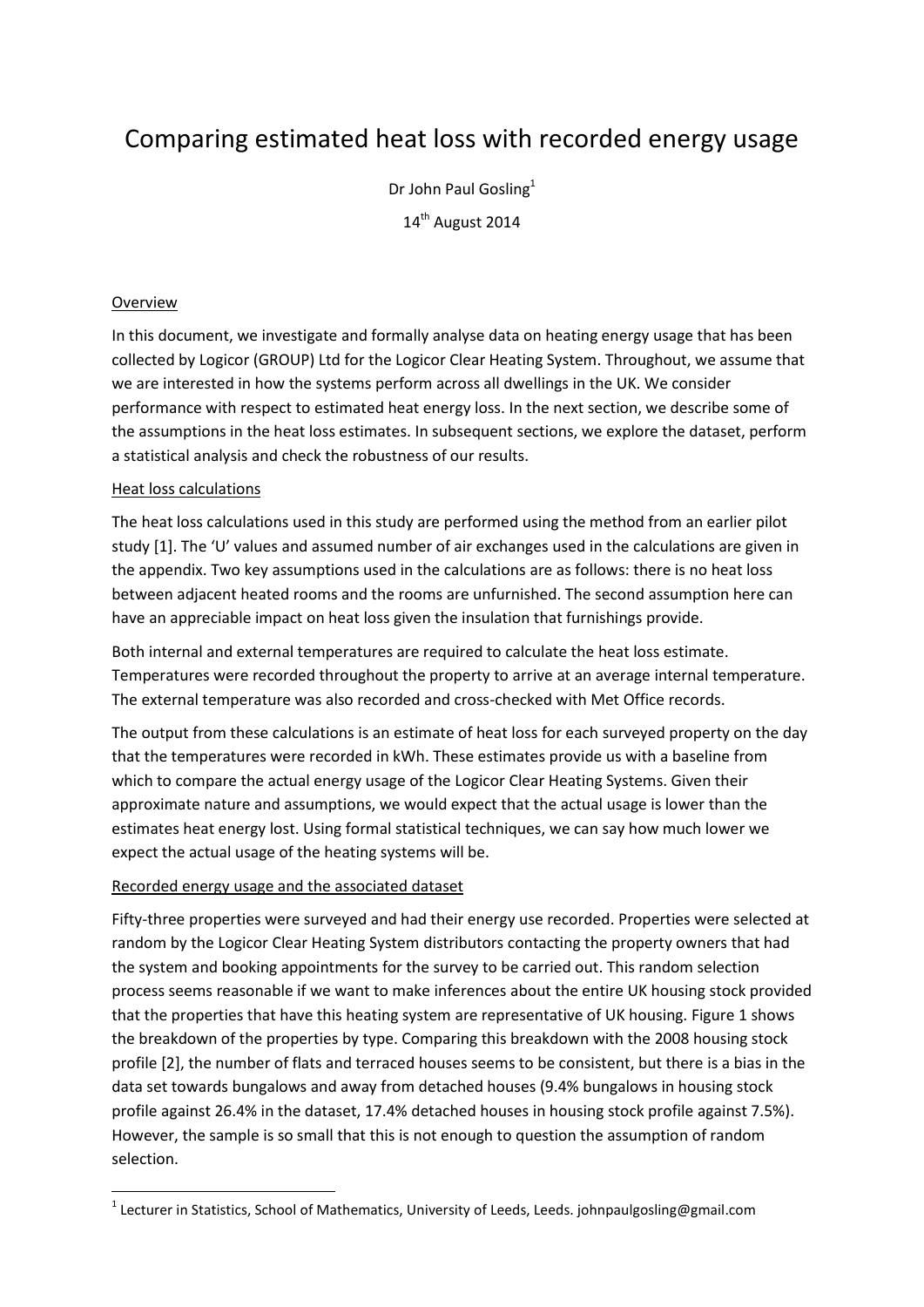

**Figure 1:** Number of properties by property type.

Figure 2 shows the breakdown of the properties by number of rooms. Again, the breakdown in the dataset seems to be consistent with the expected breakdown for the types of properties prevalent in the UK.



**Figure 2:** Number of properties by number of rooms.

The surveyed properties are customers of Logicor (Group) Ltd and, as such, are not spread across the UK. Figure 3 shows the location of the 53 surveyed properties. Given the climatic differences from the west to the east of the region covered, we can be reasonably confident that the results will carry for all but the properties facing the more extreme climatic conditions. Perhaps special cases might occur for properties on the south coast, in wet and hilly rural areas, or in London.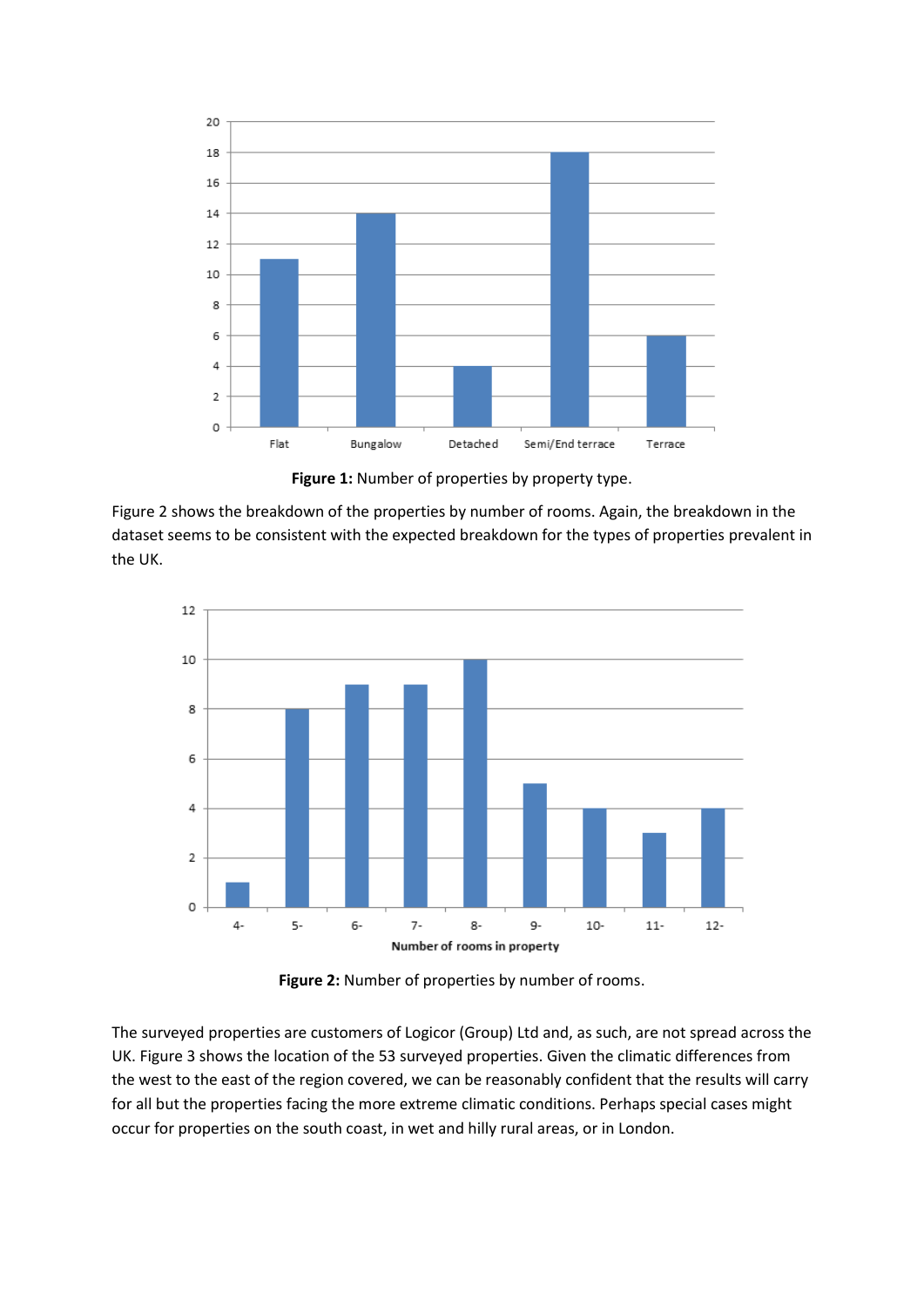

**Figure 3:** Map showing locations of surveyed properties (red arrows indicate postcodes with multiple surveyed properties) [3].

In Figure 3, two of the property locations are marked with red arrows rather than blue. This indicates multiple properties being surveyed at the same postcode. Later, we need to invoke the assumption of independence between properties in our sample. This assumption does not seem fair if properties on the same street are used (especially, if they were surveyed on the same day). To eliminate this problem, we take the worst performing property from the two postcodes and discard the information from the other properties. This way we have removed the potential dependence and we cannot be accused of deciding to keep only the best results.

Finally, Figure 4 is a plot of recorded energy use on the day of the survey against estimated heat loss. This gives an impression of the spread of the data and highlights some potential outliers. The two properties with large recorded energy usages were a farm house and a sizeable detached property. In our subsequent calculations, these outliers will be brought into line with the other data points because we will be considering relative differences.



**Figure 4:** Scatterplot of recorded energy use against estimated heat loss.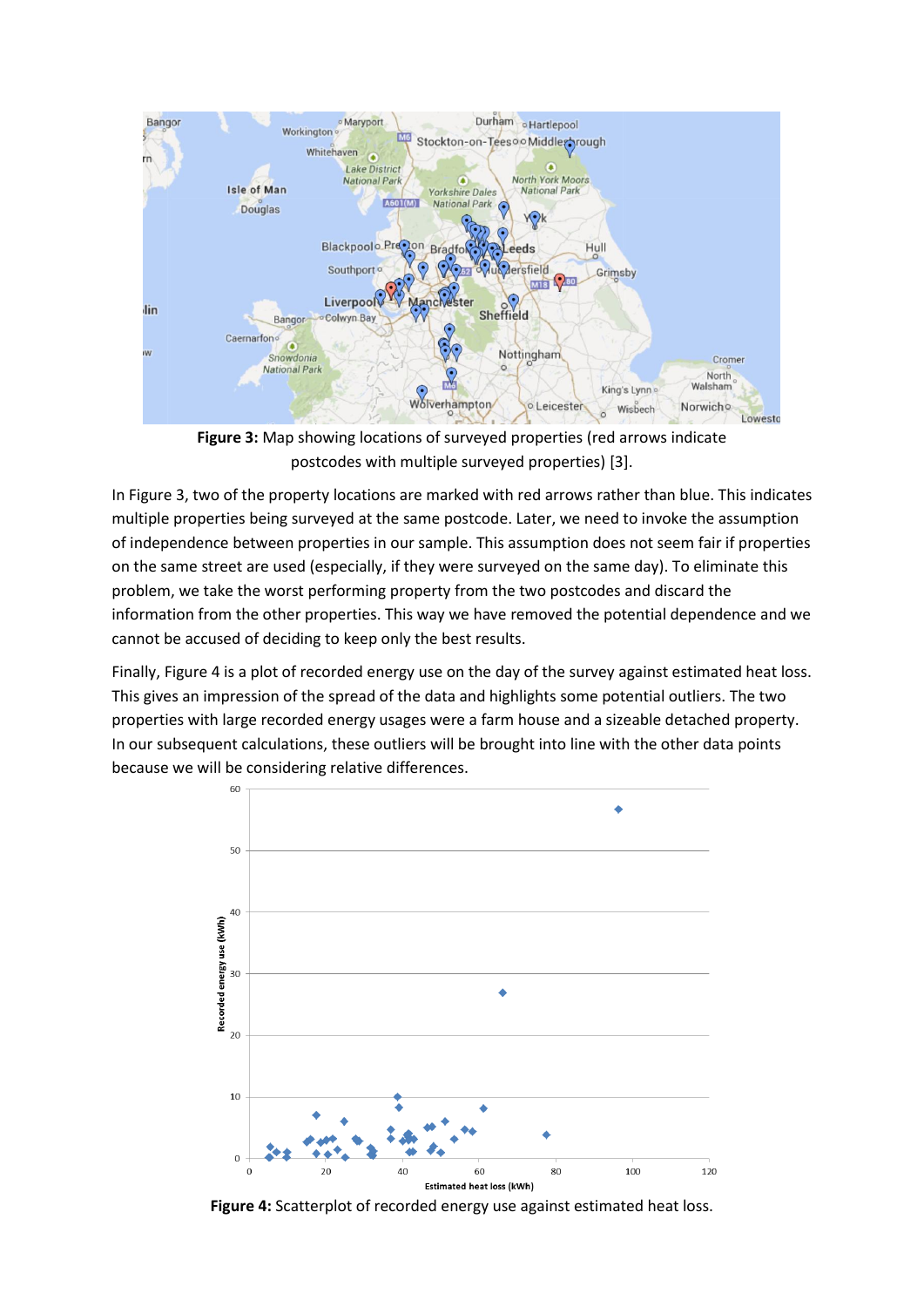#### Statistical analysis

We want to use statistical methods to estimate the mean of

#### 100 × (**Estimated heat loss** – **Recorded energy usage**),

#### **Estimated heat loss**

which we will call the **% difference**. This quantity is a measure of performance against theoretical heat losses. It is not a measure of savings against competing heating systems. The larger the value of this quantity, the better the heating system is performing with respect to the estimated heat losses. Also, because we divide by the estimated heat loss, we are correcting our performance measure for property size and temperature differences.

By making some assumptions, we can produce a confidence interval (CI) for the mean percentage reduction. A CI is a measure of reliability of some estimate based upon a sample. When producing a CI, we also need to specify a confidence level (usually given as a percentage) that we will set to 99% for our analysis. The interpretation of a 99% confidence interval is as follows: if we were able to construct 99% CIs for many separate analyses of randomly selected properties, the proportion of such intervals that contain the true value of the parameter will be 0.99. In statistics, we often use 90%, 95% or 99% CIs where the bigger the percentages, the more confidence we have of our interval including the true mean.

When producing a CI for a mean, there are a number of assumptions that need to be considered. First, the data must be a random sample from the population that we are estimating a mean for. Given the method of property selection described earlier and the different locations and types of property, this seems to be a fair assumption. The properties in the sample must be independent. Again, because we have removed properties from the same postcode, this seems to be a fair assumption especially as there was a range of temperatures being considered. The final assumption is that the sample mean is normally distributed. This can occur in two ways: (1) the underlying data are normally distributed or (2) the sample size is large enough to invoke the central limit theorem (a rule of thumb is that the sample size should be over 30). Figure 5 is a histogram of the percentage differences. It is clear to see that the data are heavily skewed and the assumption of normality would be poor. However, with a sample size of 49, we can use the central limit theorem.



**Figure 5:** Histogram of % differences.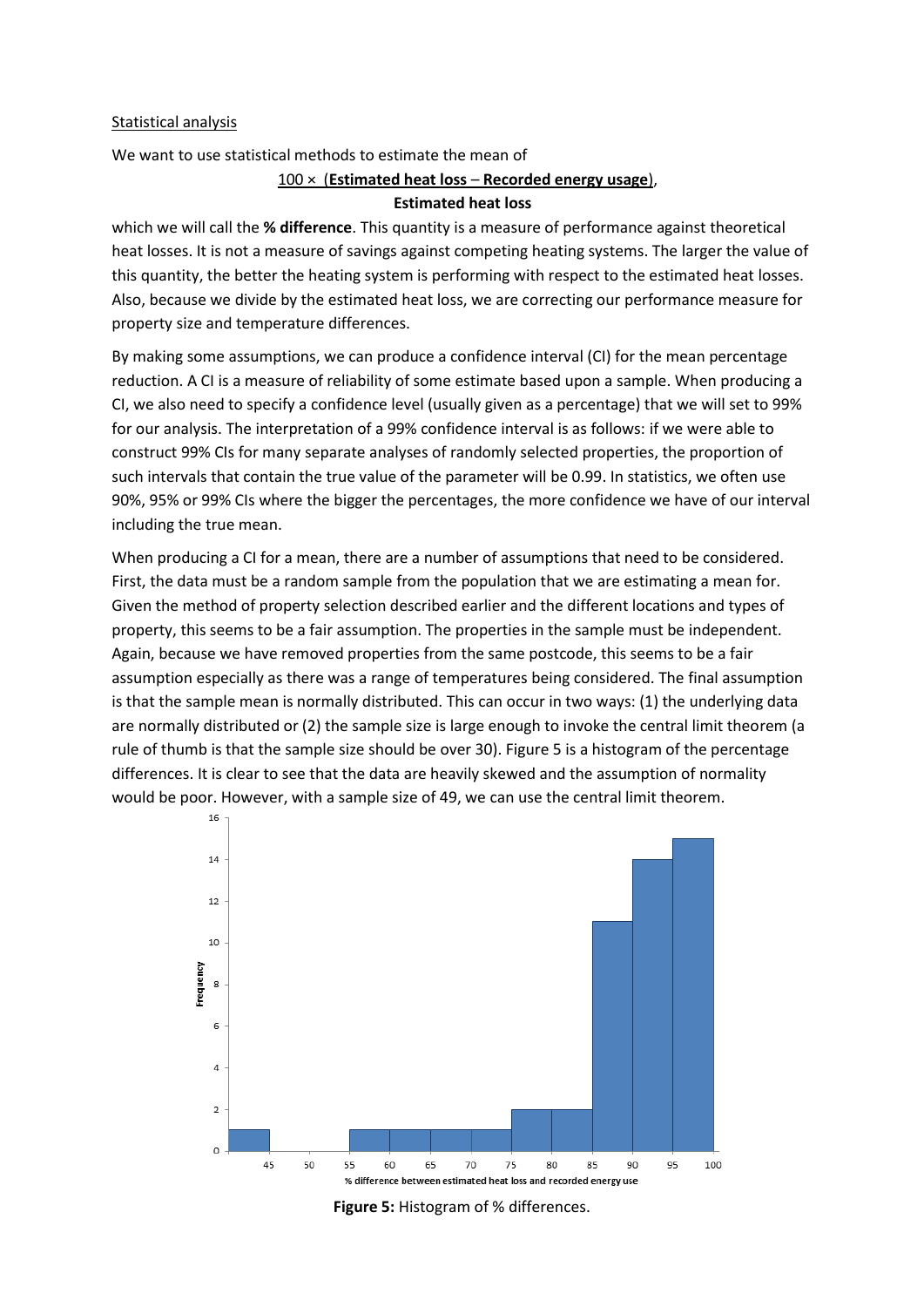From the data, we calculate that the mean % difference is 88.3% and the standard deviation is 11.5%. The standard error for our estimate of the mean is therefore 1.6%. With this information, we can construct a 99% confidence interval for the mean: (83.9%, 92.7%). Given this information, we can be very confident that the mean % difference is far away from 0%. Roughly speaking, we would be surprised if the mean % difference was less than 80%, but we would not be that surprised if it was in the low nineties.

## Robustness analysis

When doing a statistical analysis of this type, it is worth considering what alternative results we could get if the underlying assumptions were incorrect. One way to do this is to consider the effect of the heat loss calculations being overestimates and the recorded readings being underreported. In both of these cases, we would have a reduction in the mean % difference.

In our robustness analysis, we reproduced the analysis of the previous section after making adjustments to the heat loss estimates and the recorded energy usages. We decided to consider the reduction of all of the estimated heat losses simultaneously at four levels: -5%, -10%, -25%, -50%. The worst case there being -50%, which would correspond to the situation that out estimated heat losses are double what they actually are. Alongside this, we considered increasing all of the recorded energy usages simultaneously at five levels: +5%, +10%, +25%, +50% and +100%. Here the worst case for us is +100%, which corresponds to the actual energy usage being double what was recorded. This might be a little extreme, but some of the recorded usages were based on a simple average over a number of days. The robustness analysis results are given in the following table.

|                                             |           | Adjustment to recorded energy usage |                                   |                |                                   |                                                    |                |  |
|---------------------------------------------|-----------|-------------------------------------|-----------------------------------|----------------|-----------------------------------|----------------------------------------------------|----------------|--|
|                                             |           | Unchanged                           | +5%                               | +10%           | $+25%$                            | +50%                                               | +100%          |  |
| loss<br>heat<br>estimate<br>я<br>Adjustment | Unchanged | 88.28                               | 87.70                             | 87.11          | 85.35                             | 82.43                                              | 76.57          |  |
|                                             |           | (83.88, 92.68)                      | (83.08, 92.32)                    | (82.27, 91.95) | (79.86, 90.85)                    | (75.83, 89.02)                                     | (67.77, 85.37) |  |
|                                             | -5%       | 87.67                               | 87.05                             | 86.43          | 84.58                             | 81.50                                              | 75.33          |  |
|                                             |           | (83.04, 92.30)                      | (82.19, 91.91)                    | (81.34, 91.53) | $(78.80, 90.37)$ $(74.56, 88.45)$ |                                                    | (66.07, 84.60) |  |
|                                             | $-10%$    | 86.98                               | 86.33                             | 85.68          | 83.73                             | 80.47                                              | 73.96          |  |
|                                             |           | (82.09, 91.87)                      | (81.2, 91.46)                     | (80.30, 91.06) | (77.62, 89.84)                    | (73.14, 87.81)                                     | (64.19, 83.74) |  |
|                                             | $-25%$    | 84.38                               | 83.6                              | 82.82          | 80.47                             | 76.57                                              | 68.76          |  |
|                                             |           | (78.51, 90.24)                      | (77.44, 89.76)                    | (76.36, 89.27) | (73.14, 87.81)                    | (67.77, 85.37)                                     | (57.03, 80.49) |  |
|                                             | -50%      | 76.57                               | 75.40                             | 74.22          | 70.71                             | 64.85                                              | 53.14          |  |
|                                             |           |                                     | $(67.77, 85.37)$ $(66.16, 84.63)$ | (64.55, 83.9)  |                                   | $(59.71, 81.71)$ $(51.65, 78.05)$ $(35.54, 70.73)$ |                |  |

In the table, the result of our analysis from the previous section is given: a mean of 88.28% with a 99% CI of (83.88%, 92.68%) when both the recorded energy usages and heat loss estimates are unchanged. An important result to consider from the table is from the extreme worst case scenario where we have doubled all of the recorded energy usages and halved all of the heat loss estimates. Even in this case, we have a mean estimate of 53.1% and a 99% CI of (35.5%, 70.73%). If this was truly the situation, we would be very surprised if the mean % difference was less than 30%. This robustness analysis gives us confidence that the Logicor Clear Heating System is performing very well against the heat loss estimates.

Looking at the data (as shown in Figure 4), there are a number of properties with recorded energy usages close to 0 kWh. Given that we are looking at % differences, these could be skewing our results by giving values close to 100%. If we made a bold statement that we believe all recorded energy usages of less than 1 kWh are incorrect and remove them from our analysis, we would have 40 properties left to do our statistical analysis on. Doing this, we arrive at a mean of 86.2% and a 99% CI of (81.2%, 91.3%), which are very close to the results of our full analysis of the previous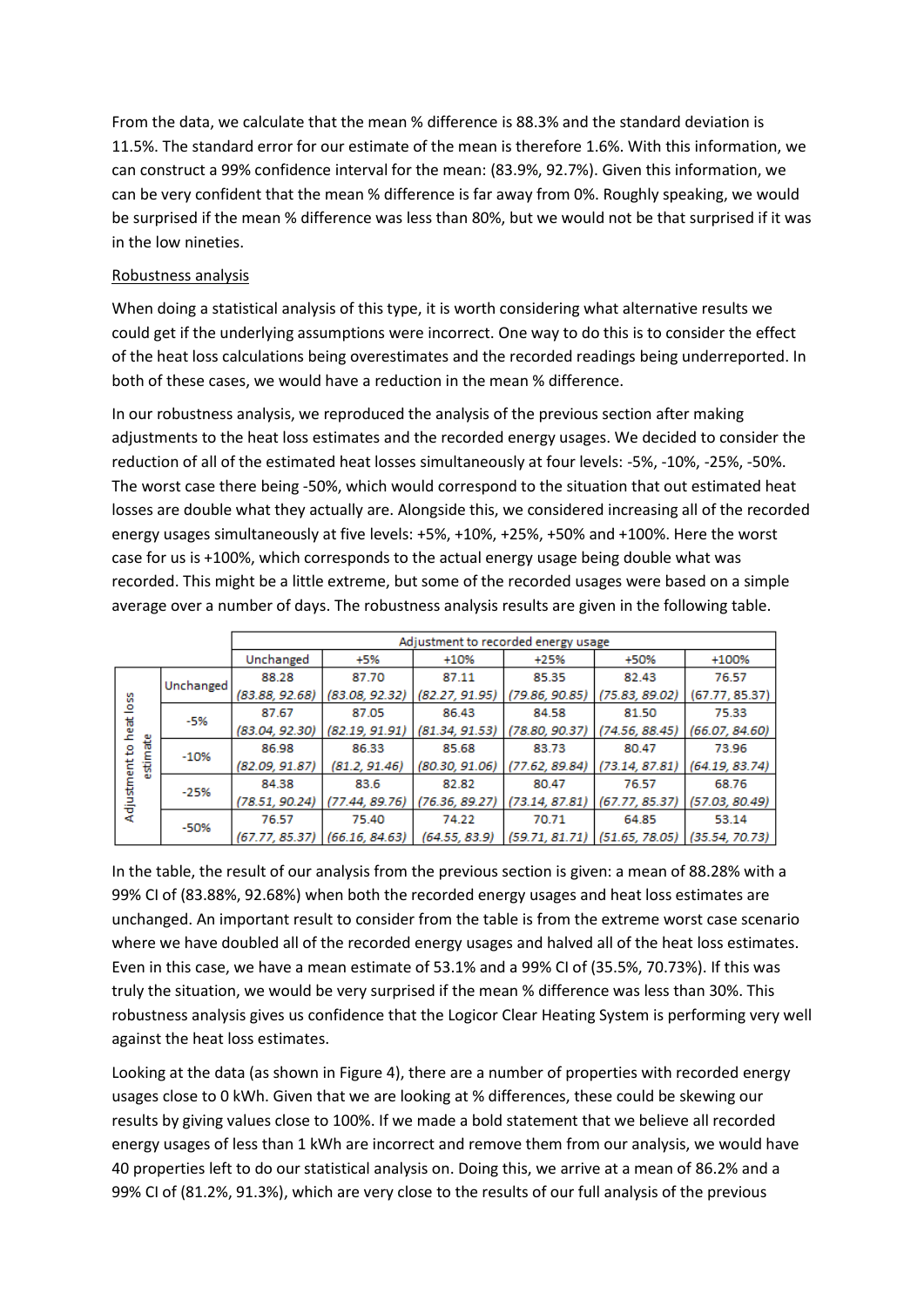section. Again, this gives us more confidence that our original analysis is correct and that the heating system is performing well.

## **Conclusions**

The heat loss estimates used in this analysis are based on the assumptions given in the second section and the equations provided in the earlier report [1]. This type of estimation procedure can be very sensitive to the choices that are made for the number of air exchanges and the 'U' values. A more comprehensive survey of the properties and heat loss determination could help to estimate uncertainty on the heat losses, but the cost could be too great. However, we have some confidence in our results given that the robustness analysis showed favourable results and that the modelling assumptions are backed up by government publications.

An alternative to using the imperfect heat loss estimates as a baseline would be to get data on energy use from conventional systems for each property. These may provide a more informative baseline, but there would still need to substantial assumptions about the temperature profiles both internally and externally and there could be issues with separating this information from overall domestic energy usage. These problems could be lessened if annual data were used instead of daily data (provided the years had similar climatic conditions).

Overall, the results that we have produced show the Logicor Clear Heating System in a good light. Properties with this heating system can expect a % difference of 80 to 90% from the estimated heat loss and they should be very surprised if the % difference they observed was less than 30%.

Appendix: assumed 'U' values and air exchanges

The following table gives the 'U' values that were used in the heat loss calculations [4,5,6].

|                                                 | 'U' value set        |  |
|-------------------------------------------------|----------------------|--|
| Material                                        | (W/m <sup>2</sup> K) |  |
| Cavity brick wall with insulation               | 0.45                 |  |
| Cavity brick wall without insulation            | 1.37                 |  |
| Party wall                                      | 0.59                 |  |
| Solid/stone wall                                | 2.23                 |  |
| Plain wooden floor                              | 1.41                 |  |
| Carpeted wooden floor                           | 1.41                 |  |
| Concrete floor with laminate                    | 0.43                 |  |
| Concrete floor with carpet                      | 0.43                 |  |
| Tiled roof with insulation (0-100mm)            | 0.34                 |  |
| Tiled roof with insulation (greater than 100mm) | 0.12                 |  |
| Tiled roof without insulation                   | 2.51                 |  |
| Slate roof with insulation (0-100mm)            | 0.34                 |  |
| Slate roof with insulation (greater than 100mm) | 0.12                 |  |
| Slate roof without insulation                   | 2.51                 |  |
| Concrete ceiling                                | 1.36                 |  |
| Plasterboard ceiling                            | 0.82                 |  |
| Flat felt roof (insulated)                      | 0.32                 |  |
| Flat felt roof (w/o insulation)                 | 1.69                 |  |
| Wood DG windows                                 | 2.80                 |  |
| Plastic DG windows                              | 2.80                 |  |
| Aluminium DG windows                            | 3.40                 |  |
| Secondary double glazing                        | 2.80                 |  |
| Wood SG windows                                 | 4.80                 |  |
| <b>Metal SG windows</b>                         | 5.70                 |  |
| External wooden door                            | 3.00                 |  |
| External UPVC door                              | 2.90                 |  |